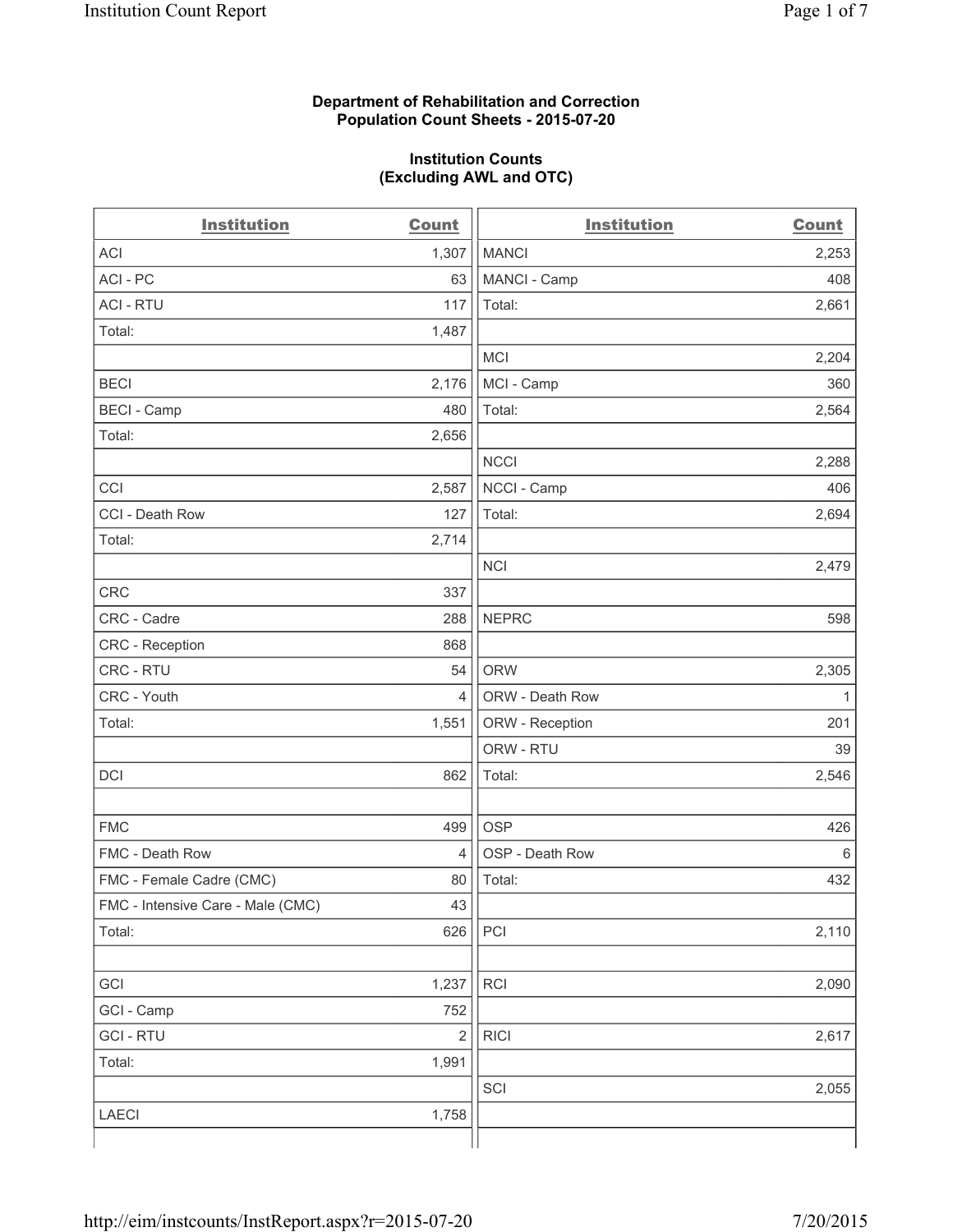|                          |       | <b>SOCF</b>      | 1,205                                           |
|--------------------------|-------|------------------|-------------------------------------------------|
| LECI                     | 2,295 | SOCF - RTU       | 52                                              |
| LECI - Camp              | 189   | Total:           | 1,257                                           |
| Total:                   | 2,484 |                  |                                                 |
|                          |       | <b>TCI</b>       | 1,103                                           |
| LOCI                     | 2,283 | TCI - Camp       | 452                                             |
|                          |       | Total:           | 1,555                                           |
| <b>LORCI</b>             | 235   |                  |                                                 |
| LORCI - Cadre            | 138   | <b>TOCI</b>      | 969                                             |
| <b>LORCI - Reception</b> | 989   | <b>TOCI - PC</b> | 109                                             |
| Total:                   | 1,362 | Total:           | 1,078                                           |
|                          |       |                  |                                                 |
| <b>MACI</b>              | 1,162 | <b>WCI</b>       | 1,300                                           |
| MACI - Minimum           | 1,390 | WCI - RTU        | 94                                              |
| Total:                   | 2,552 | Total:           | 1,394                                           |
|                          |       |                  |                                                 |
|                          |       |                  | $F^{\wedge}$ $F^{\wedge}$<br>アスキュレ ロス ふうけんどうしょう |

**Total Population: 50,456**

\* The Total Population includes 32 Offenders with Reason Codes 30 & 31. \*\* The Total Population includes 32 Offenders with Reason Code 0A.

## **Male Population by Security Level (Include AWL and Exclude OTC)**

| <b>Security Level</b>  |                   | <b>Body</b> | <b>AWL</b> | $(-OTC)$ | <b>Total</b> |
|------------------------|-------------------|-------------|------------|----------|--------------|
| Total Level 5          |                   | 131         |            |          | 131          |
| <b>Total Level 4</b>   |                   | 1,762       | 18         | 14       | 1,766        |
| Total Level 3          |                   | 11,456      | 128        | 97       | 11,487       |
| Total Level 2          |                   | 17,342      | 248        | 180      | 17,410       |
| <b>Total Level 1</b>   |                   | 15,453      | 158        | 79       | 15,532       |
| <b>Total Death Row</b> |                   | 139         | 1          | 1        | 139          |
|                        | <b>Total Male</b> | 46,283      | 554        | 372      | 46,465       |

### **Female Population by Institution (Include AWL and Exclude OTC)**

| <b>Institution</b>       | <b>Body</b> | <b>AWL</b> | (-OTC) | <b>Total</b> |
|--------------------------|-------------|------------|--------|--------------|
| DCI                      | 862         | 10         | 2      | 870          |
| <b>FMC</b>               | 21          | 2          |        | 22           |
| FMC - Female Cadre (CMC) | 80          | O          | 0      | 80           |
| <b>NEPRC</b>             | 598         | 18         | 9      | 607          |
| <b>ORW</b>               | 2,305       | 65         | 22     | 2,348        |
| <b>ORW - Death Row</b>   |             | 0          | 0      |              |
| ORW - Reception          | 201         |            | 0      | 201          |
|                          |             |            |        |              |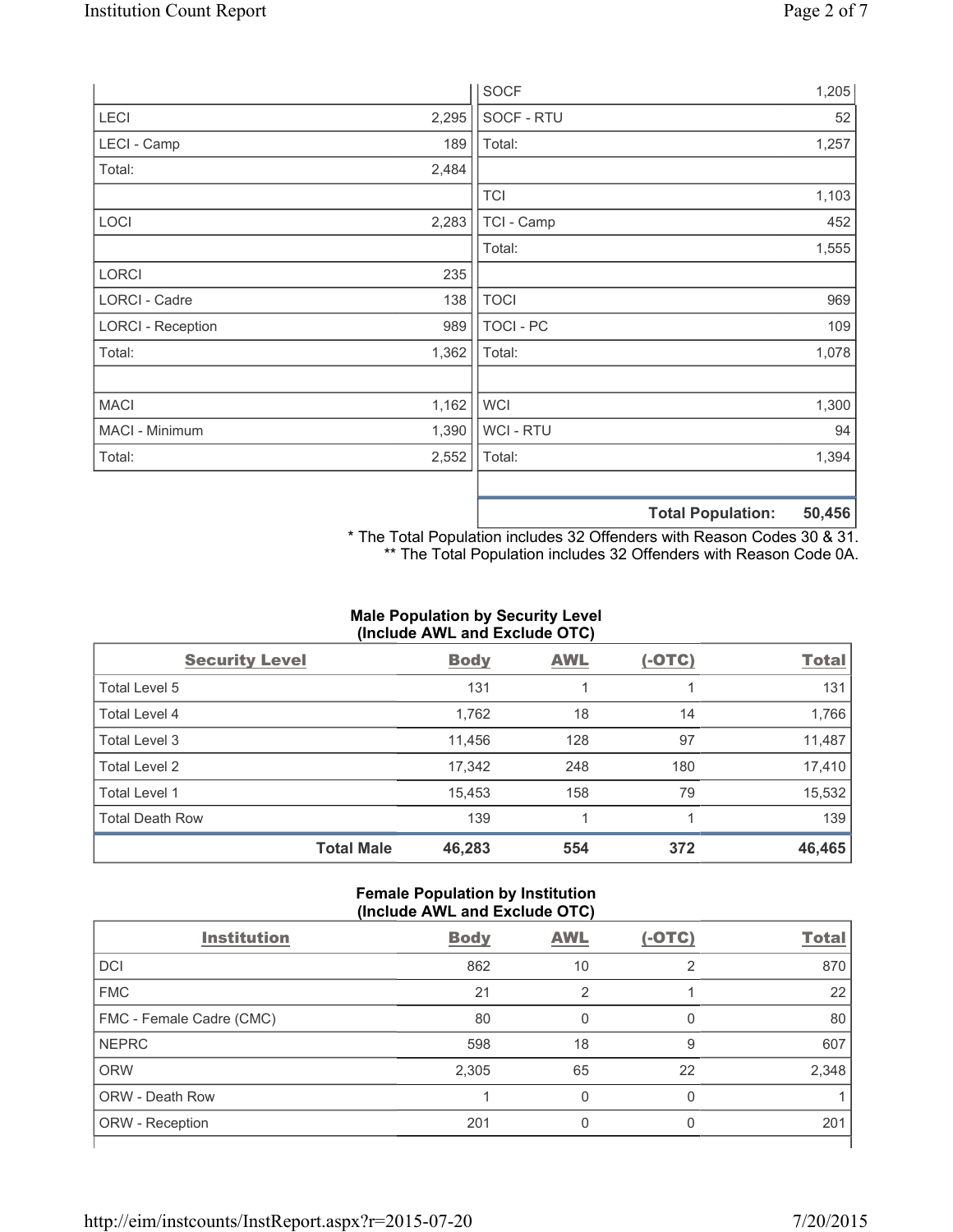| <b>ORW - RTU</b> |                          | 39     |     |     | 39     |
|------------------|--------------------------|--------|-----|-----|--------|
|                  | <b>Total Female</b>      | 4.107  | 95  | 34  | 4,168  |
|                  |                          |        |     |     |        |
|                  | <b>Total Population:</b> | 50,390 | 649 | 406 | 50,633 |

# **Male Population by Institution: Security Level 5 (Include AWL and Exclude OTC)**

|            | <b>Institution</b>   | <b>Body</b> | <b>AWL</b> | $(-OTC)$ | <b>Total</b> |
|------------|----------------------|-------------|------------|----------|--------------|
| <b>OSP</b> |                      | 130         |            |          | 130          |
| SOCF       |                      |             |            |          |              |
|            | <b>Total Level 5</b> | 131         |            |          | 131          |

# **Male Population by Institution: Security Level 4 (Include AWL and Exclude OTC)**

| <b>Institution</b>       |                      | <b>Body</b>               | <b>AWL</b>          | $(-OTC)$            | <b>Total</b>   |
|--------------------------|----------------------|---------------------------|---------------------|---------------------|----------------|
| <b>BECI</b>              |                      | $\ensuremath{\mathsf{3}}$ | $\mathsf{O}\xspace$ | $\mathsf{O}\xspace$ | 3              |
| CRC                      |                      | 8                         | $\mathsf{O}\xspace$ | $\mathsf{O}\xspace$ | $\,8\,$        |
| CRC - Cadre              |                      | 1                         | $\mathsf{O}\xspace$ | $\mathsf{O}\xspace$ | 1              |
| CRC - RTU                |                      | 1                         | $\mathsf{O}\xspace$ | $\boldsymbol{0}$    | 1              |
| LECI                     |                      | 13                        | $\mathsf{O}\xspace$ | $\mathsf{O}\xspace$ | 13             |
| LORCI                    |                      | $10$                      | $\mathsf{O}\xspace$ | $\boldsymbol{0}$    | $10$           |
| <b>LORCI - Reception</b> |                      | $6\phantom{1}6$           | $\mathsf{O}\xspace$ | $\mathsf{O}\xspace$ | $\,6\,$        |
| <b>MANCI</b>             |                      | 12                        | $\mathsf{O}\xspace$ | $\mathsf{O}\xspace$ | 12             |
| <b>NCI</b>               |                      | $\overline{4}$            | $\mathsf{O}\xspace$ | $\mathsf{O}\xspace$ | $\overline{4}$ |
| <b>OSP</b>               |                      | 289                       | $\overline{2}$      | 1                   | 290            |
| RCI                      |                      | 14                        | $\mathsf{O}\xspace$ | $\mathsf{O}\xspace$ | 14             |
| <b>RICI</b>              |                      | 1                         | $\mathsf{O}\xspace$ | $\boldsymbol{0}$    | $\mathbf{1}$   |
| <b>SOCF</b>              |                      | 1,088                     | 14                  | 12                  | 1,090          |
| SOCF - RTU               |                      | 49                        | $\mathsf{O}\xspace$ | $\mathsf 0$         | 49             |
| <b>TCI</b>               |                      | $10$                      | $\mathsf{O}\xspace$ | $\mathsf{O}\xspace$ | $10$           |
| <b>TOCI</b>              |                      | 193                       | $\sqrt{2}$          | 1                   | 194            |
| <b>TOCI - PC</b>         |                      | 49                        | $\mathsf{O}\xspace$ | $\mathsf{O}\xspace$ | 49             |
| <b>WCI</b>               |                      | 11                        | $\mathbf 0$         | $\mathbf 0$         | 11             |
|                          | <b>Total Level 4</b> | 1,762                     | 18                  | 14                  | 1,766          |

#### **Male Population by Institution: Security Level 3 (Include AWL and Exclude OTC)**

|            | $\frac{1}{2}$      |             |            |        |       |  |
|------------|--------------------|-------------|------------|--------|-------|--|
|            | <b>Institution</b> | <b>Body</b> | <b>AWL</b> | (-OTC) | Total |  |
| <b>ACI</b> |                    | 20          |            |        |       |  |
|            |                    |             |            |        |       |  |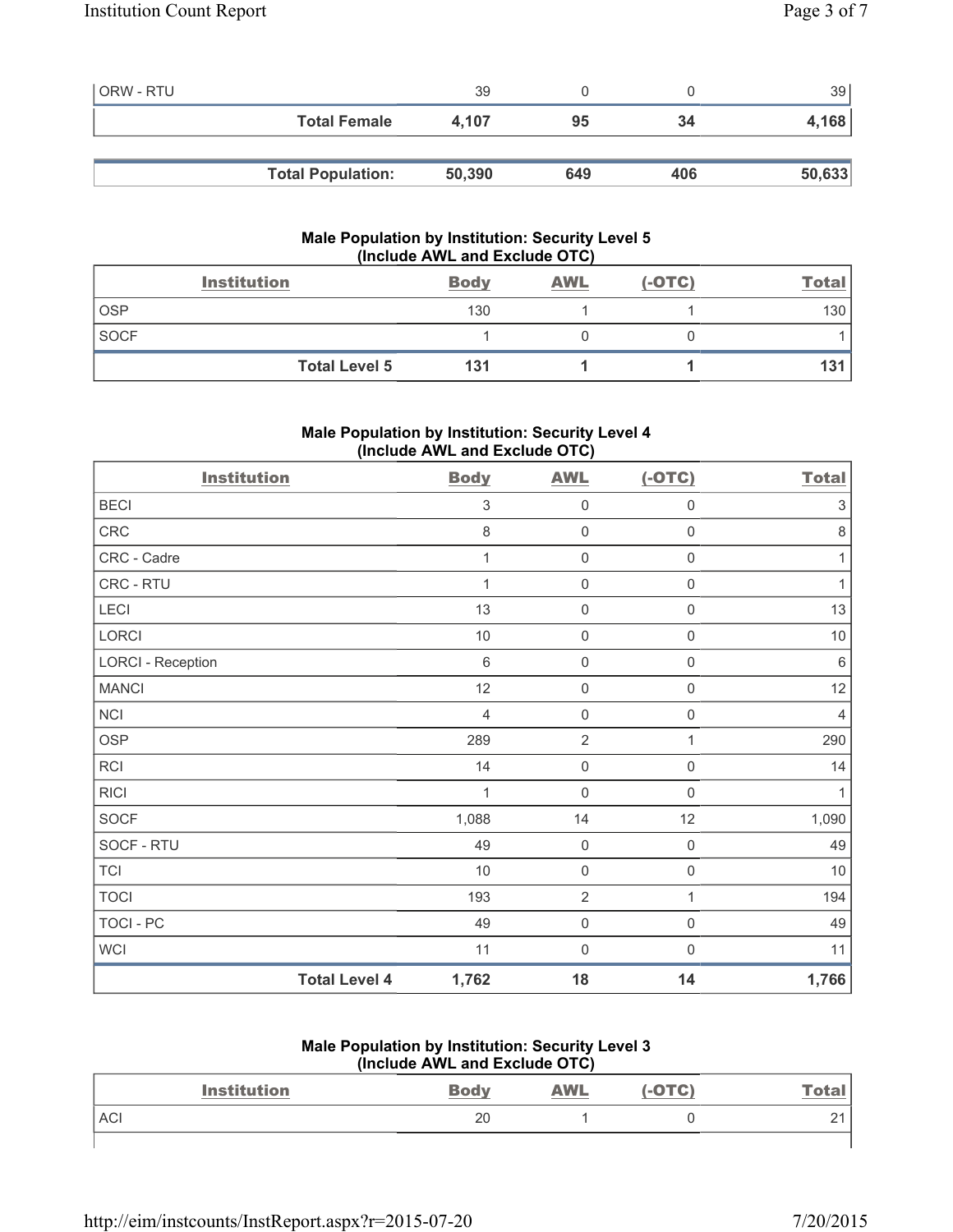| <b>BECI</b>                       | $\ensuremath{\mathsf{3}}$ | $\mathsf{O}\xspace$ | $\mathsf{O}\xspace$ | $\sqrt{3}$     |
|-----------------------------------|---------------------------|---------------------|---------------------|----------------|
| CCI                               | $\overline{2}$            | $\mathsf 0$         | $\mathsf{O}\xspace$ | $\overline{2}$ |
| CRC                               | 114                       | $\boldsymbol{9}$    | 6                   | 117            |
| CRC - Cadre                       | 192                       | $\mathsf{O}\xspace$ | $\mathsf{O}\xspace$ | 192            |
| CRC - Reception                   | 502                       | 11                  | 8                   | 505            |
| CRC - RTU                         | 24                        | $\mathsf{O}\xspace$ | $\mathsf{O}\xspace$ | 24             |
| CRC - Youth                       | $\mathbf{1}$              | $\mathsf 0$         | $\mathsf{O}\xspace$ | $\mathbf{1}$   |
| <b>FMC</b>                        | $\overline{4}$            | $\mathsf 0$         | $\mathsf 0$         | $\overline{4}$ |
| FMC - Intensive Care - Male (CMC) | $\,6\,$                   | $\mathsf{O}\xspace$ | $\mathsf{O}\xspace$ | $\,6\,$        |
| GCI                               | 1                         | $\mathsf 0$         | $\mathsf{O}\xspace$ | 1              |
| LAECI                             | 1                         | $\mathbf 0$         | $\mathsf 0$         | $\mathbf{1}$   |
| LECI                              | 2,211                     | 18                  | 17                  | 2,212          |
| LOCI                              | 1                         | $\mathbf{1}$        | $\mathbf{1}$        | $\mathbf{1}$   |
| LORCI                             | 117                       | 22                  | 21                  | 118            |
| <b>LORCI - Cadre</b>              | 107                       | $\mathsf{O}\xspace$ | $\mathsf 0$         | 107            |
| <b>LORCI - Reception</b>          | 663                       | $\sqrt{5}$          | 1                   | 667            |
| <b>MACI</b>                       | $\mathsf 3$               | $\mathsf 0$         | $\mathsf{O}\xspace$ | $\sqrt{3}$     |
| <b>MANCI</b>                      | 2,211                     | 19                  | 13                  | 2,217          |
| MCI                               | $\overline{7}$            | $\mathsf{O}\xspace$ | $\mathsf 0$         | $\overline{7}$ |
| <b>NCCI</b>                       | 15                        | $\mathsf 0$         | $\mathsf{O}\xspace$ | 15             |
| <b>NCI</b>                        | 15                        | $\mathsf{O}\xspace$ | $\mathsf{O}\xspace$ | 15             |
| PCI                               | 37                        | $\mathbf 5$         | $\mathbf{1}$        | 41             |
| RCI                               | 1,899                     | 20                  | 14                  | 1,905          |
| <b>RICI</b>                       | 20                        | $\mathsf{O}\xspace$ | $\mathsf{O}\xspace$ | 20             |
| SCI                               | 12                        | $\mathsf{O}\xspace$ | $\mathsf{O}\xspace$ | 12             |
| <b>SOCF</b>                       | 115                       | $\mathsf{O}\xspace$ | $\mathsf{O}\xspace$ | 115            |
| SOCF - RTU                        | $\mathsf 3$               | $\mathsf{O}\xspace$ | $\mathsf{O}\xspace$ | $\sqrt{3}$     |
| <b>TCI</b>                        | 1,020                     | $\,8\,$             | $\overline{7}$      | 1,021          |
| TCI - Camp                        | $\mathbf{1}$              | $\mathsf{O}\xspace$ | $\mathsf{O}\xspace$ | $\mathbf{1}$   |
| <b>TOCI</b>                       | 723                       | $\mathsf{O}\xspace$ | $\mathsf{O}\xspace$ | 723            |
| <b>TOCI - PC</b>                  | 60                        | $\mathsf 0$         | $\mathsf{O}\xspace$ | 60             |
| <b>WCI</b>                        | 1,257                     | $\boldsymbol{9}$    | 8                   | 1,258          |
| <b>WCI - RTU</b>                  | 89                        | $\mathsf{O}\xspace$ | $\mathsf{O}\xspace$ | 89             |
| <b>Total Level 3</b>              | 11,456                    | 128                 | 97                  | 11,487         |

**Male Population by Institution: Security Level 2 (Include AWL and Exclude OTC)** 

| <b>Institution</b> | <b>Body</b> | <b>AWL</b> | $(-OTC)$ | <u>Total</u> |
|--------------------|-------------|------------|----------|--------------|
| <b>ACI</b>         | 599         |            |          | 601          |
| ACI-PC             | 63          |            |          | 63           |
|                    |             |            |          |              |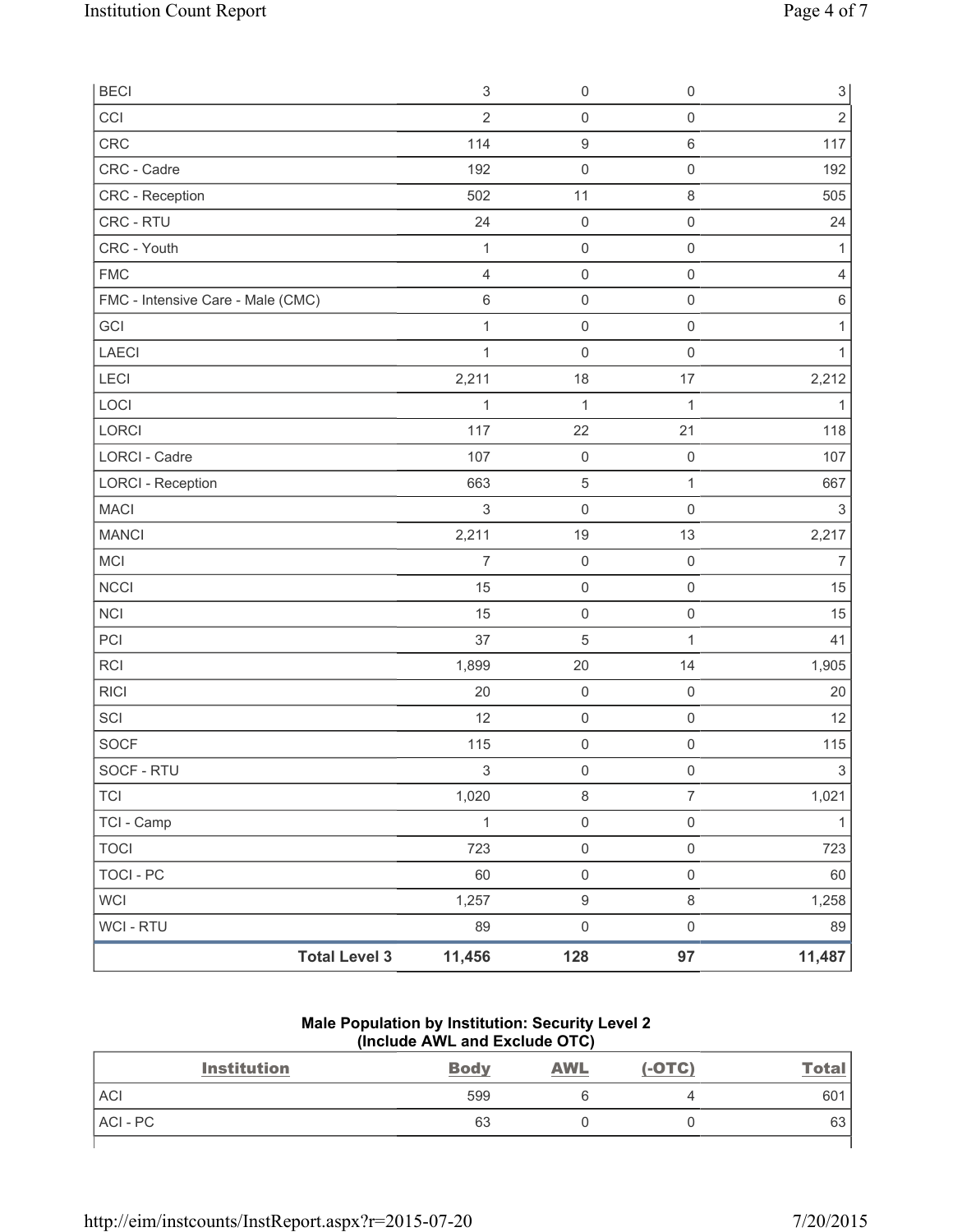| <b>Total Level 2</b>              | 17,342         | 248                       | 180                       | 17,410       |
|-----------------------------------|----------------|---------------------------|---------------------------|--------------|
| WCI - RTU                         | $\overline{4}$ | $\mathsf{O}\xspace$       | $\mathsf 0$               | 4            |
| <b>WCI</b>                        | 31             | $\mathsf 0$               | $\mathsf{O}\xspace$       | 31           |
| <b>TOCI</b>                       | 53             | $\mathsf{O}\xspace$       | $\mathsf{O}\xspace$       | 53           |
| <b>TCI</b>                        | 25             | $\mathsf{O}\xspace$       | $\mathsf{O}\xspace$       | 25           |
| SCI                               | 916            | 12                        | $\overline{\mathcal{I}}$  | 921          |
| <b>RICI</b>                       | 1,455          | 24                        | 12                        | 1,467        |
| RCI                               | 177            | $\mathbf 2$               | $\sqrt{2}$                | 177          |
| PCI                               | 771            | 11                        | $\mathsf 3$               | 779          |
| <b>NCI</b>                        | 1,655          | 32                        | 31                        | 1,656        |
| NCCI - Camp                       | 12             | $\mathsf{O}\xspace$       | $\mathsf 0$               | 12           |
| <b>NCCI</b>                       | 1,630          | 23                        | 15                        | 1,638        |
| MCI - Camp                        | $\mathbf{1}$   | 0                         | $\mathsf{O}\xspace$       | 1            |
| <b>MCI</b>                        | 1,696          | 19                        | 15                        | 1,700        |
| <b>MANCI</b>                      | 23             | 0                         | $\mathsf 0$               | 23           |
| <b>MACI</b>                       | 1,159          | $\sqrt{5}$                | $\mathsf 3$               | 1,161        |
| <b>LORCI - Reception</b>          | 181            | $\ensuremath{\mathsf{3}}$ | $\mathbf{1}$              | 183          |
| <b>LORCI - Cadre</b>              | 29             | $\mathsf{O}\xspace$       | $\mathsf 0$               | 29           |
| LORCI                             | 82             | 20                        | 18                        | 84           |
| LOCI                              | 1,120          | 14                        | 13                        | 1,121        |
| LECI                              | 58             | $\mathsf{O}\xspace$       | $\mathsf{O}\xspace$       | 58           |
| <b>LAECI</b>                      | 1,109          | 22                        | 17                        | 1,114        |
| <b>GCI-RTU</b>                    | $\mathbf{1}$   | $\mathsf{O}\xspace$       | $\mathsf 0$               | $\mathbf{1}$ |
| GCI - Camp                        | $\mathbf 1$    | $\mathsf{O}\xspace$       | $\mathsf 0$               | $\mathbf{1}$ |
| GCI                               | 830            | $\boldsymbol{9}$          | $\overline{4}$            | 835          |
| FMC - Intensive Care - Male (CMC) | 21             | $\mathsf 0$               | $\mathsf 0$               | 21           |
| <b>FMC</b>                        | $\,$ 3 $\,$    | $\mathbf{1}$              | $\mathsf 0$               | 4            |
| CRC - Youth                       | $\mathsf 3$    | $\mathsf 0$               | $\mathsf 0$               | $\sqrt{3}$   |
| CRC - RTU                         | 23             | $\mathsf{O}\xspace$       | $\mathsf 0$               | 23           |
| CRC - Reception                   | 182            | $\sqrt{5}$                | 5                         | 182          |
| CRC - Cadre                       | 92             | $\mathsf 0$               | $\mathsf 0$               | 92           |
| <b>CRC</b>                        | 114            | $\ensuremath{\mathsf{3}}$ | $\ensuremath{\mathsf{3}}$ | 114          |
| CCI                               | 1,723          | 14                        | 11                        | 1,726        |
| <b>BECI</b>                       | 1,426          | 23                        | 16                        | 1,433        |
| <b>ACI - RTU</b>                  | 74             | 0                         | $\mathsf 0$               | 74           |

#### **Male Population by Institution: Security Level 1 (Include AWL and Exclude OTC)**

| <b>Institution</b> | <b>Body</b> | <b>AWL</b> | <b>(-OTC)</b> | <u>Total</u> |
|--------------------|-------------|------------|---------------|--------------|
| <b>ACI</b>         | 688         |            |               | 692          |
|                    |             |            |               |              |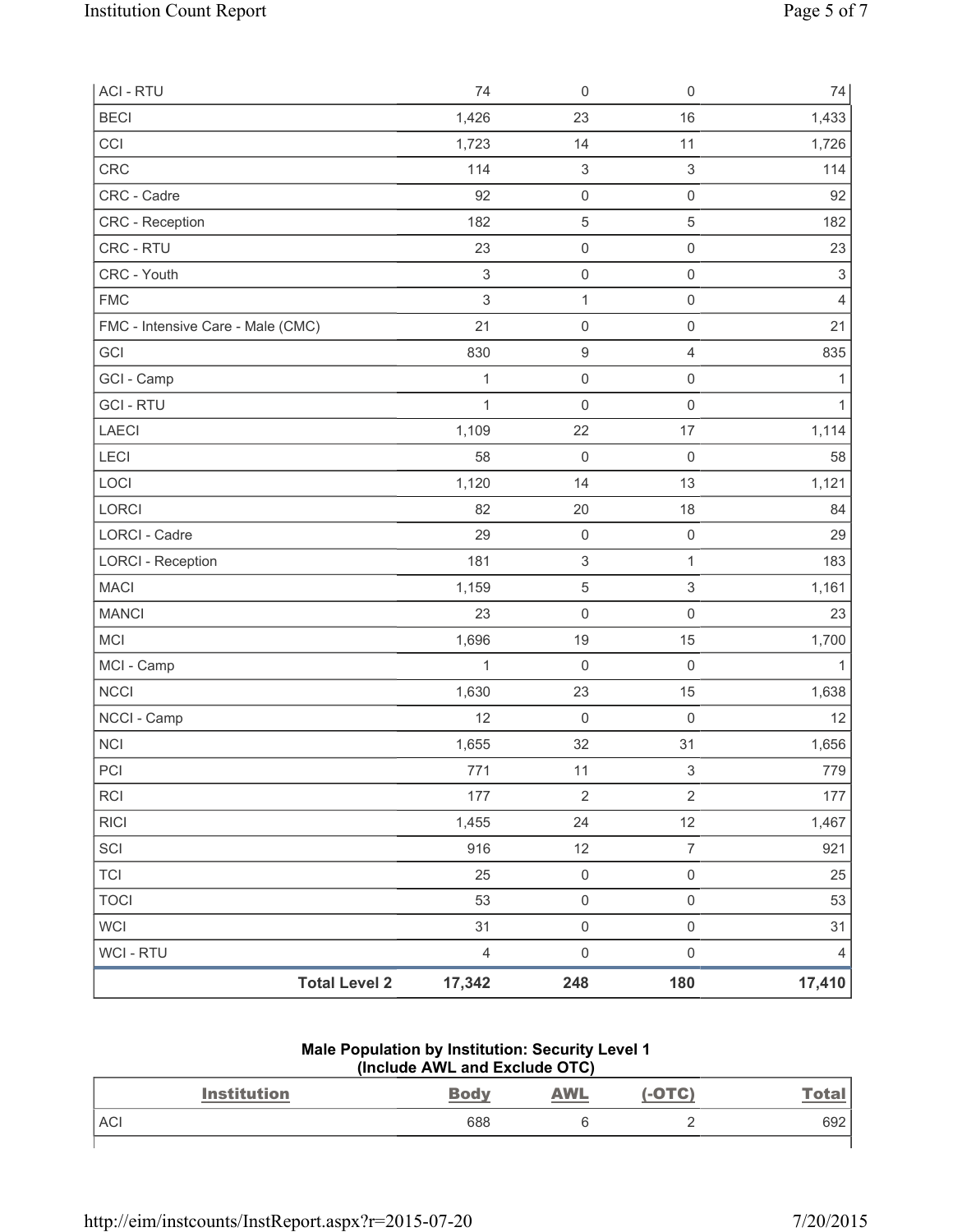| <b>ACI - RTU</b>                  |                      | 43                        | $\mathsf{O}\xspace$ | $\mathsf 0$               | 43             |
|-----------------------------------|----------------------|---------------------------|---------------------|---------------------------|----------------|
| <b>BECI</b>                       |                      | 744                       | 15                  | $\,8\,$                   | 751            |
| <b>BECI</b> - Camp                |                      | 480                       | $\mathsf{O}\xspace$ | $\mathbf 0$               | 480            |
| CCI                               |                      | 862                       | $\,6\,$             | $\overline{2}$            | 866            |
| <b>CRC</b>                        |                      | 41                        | $\mathsf{O}\xspace$ | $\mathsf 0$               | 41             |
| CRC - Cadre                       |                      | $\ensuremath{\mathsf{3}}$ | $\mathsf{O}\xspace$ | $\mathsf 0$               | $\mathsf 3$    |
| <b>CRC</b> - Reception            |                      | 181                       | $\mathbf{1}$        | $\mathsf 0$               | 182            |
| CRC - RTU                         |                      | 6                         | $\mathsf{O}\xspace$ | $\mathsf 0$               | $\,6$          |
| <b>FMC</b>                        |                      | 470                       | $\overline{7}$      | 1                         | 476            |
| FMC - Intensive Care - Male (CMC) |                      | 16                        | $\mathsf{O}\xspace$ | $\mathsf 0$               | 16             |
| GCI                               |                      | 406                       | 15                  | $\overline{7}$            | 414            |
| GCI - Camp                        |                      | 751                       | 1                   | $\mathsf{O}\xspace$       | 752            |
| <b>GCI - RTU</b>                  |                      | 1                         | $\mathsf{O}\xspace$ | $\mathsf 0$               | 1              |
| <b>LAECI</b>                      |                      | 648                       | $\boldsymbol{9}$    | $\,8\,$                   | 649            |
| LECI                              |                      | 13                        | $\sqrt{2}$          | 1                         | 14             |
| LECI - Camp                       |                      | 189                       | $\mathsf{O}\xspace$ | $\mathsf{O}\xspace$       | 189            |
| LOCI                              |                      | 1,162                     | $\mathbf{1}$        | 1                         | 1,162          |
| LORCI                             |                      | 26                        | $\,6\,$             | $\sqrt{5}$                | 27             |
| <b>LORCI - Cadre</b>              |                      | $\overline{2}$            | $\mathsf{O}\xspace$ | $\mathsf 0$               | $\overline{2}$ |
| <b>LORCI - Reception</b>          |                      | 139                       | $\mathbf 0$         | $\mathsf 0$               | 139            |
| MACI - Minimum                    |                      | 1,390                     | 14                  | $\,8\,$                   | 1,396          |
| <b>MANCI</b>                      |                      | $\overline{7}$            | 5                   | $\sqrt{2}$                | 10             |
| MANCI - Camp                      |                      | 408                       | 1                   | 1                         | 408            |
| MCI                               |                      | 501                       | $\mathbf 1$         | $\mathsf{O}\xspace$       | 502            |
| MCI - Camp                        |                      | 359                       | 1                   | $\mathbf 0$               | 360            |
| <b>NCCI</b>                       |                      | 643                       | 10                  | $\ensuremath{\mathsf{3}}$ | 650            |
| NCCI - Camp                       |                      | 394                       | $\mathbf 0$         | $\mathsf 0$               | 394            |
| <b>NCI</b>                        |                      | 805                       | $10$                | $\boldsymbol{7}$          | 808            |
| <b>OSP</b>                        |                      | $\,6\,$                   | $\mathbf 0$         | $\mathsf{O}\xspace$       | $\,6\,$        |
| PCI                               |                      | 1,302                     | 19                  | $\,8\,$                   | 1,313          |
| <b>RICI</b>                       |                      | 1,141                     | 11                  | $\overline{4}$            | 1,148          |
| SCI                               |                      | 1,127                     | 10                  | $\,6\,$                   | 1,131          |
| <b>TCI</b>                        |                      | 48                        | $\overline{7}$      | $\,$ 5 $\,$               | 50             |
| TCI - Camp                        |                      | 451                       | $\boldsymbol{0}$    | $\mathsf{O}\xspace$       | 451            |
|                                   | <b>Total Level 1</b> | 15,453                    | 158                 | 79                        | 15,532         |

# **High Offender ID's**

| Correctional Reception Center:   | A717348 |
|----------------------------------|---------|
| Lorain Correctional Institution: | A711695 |